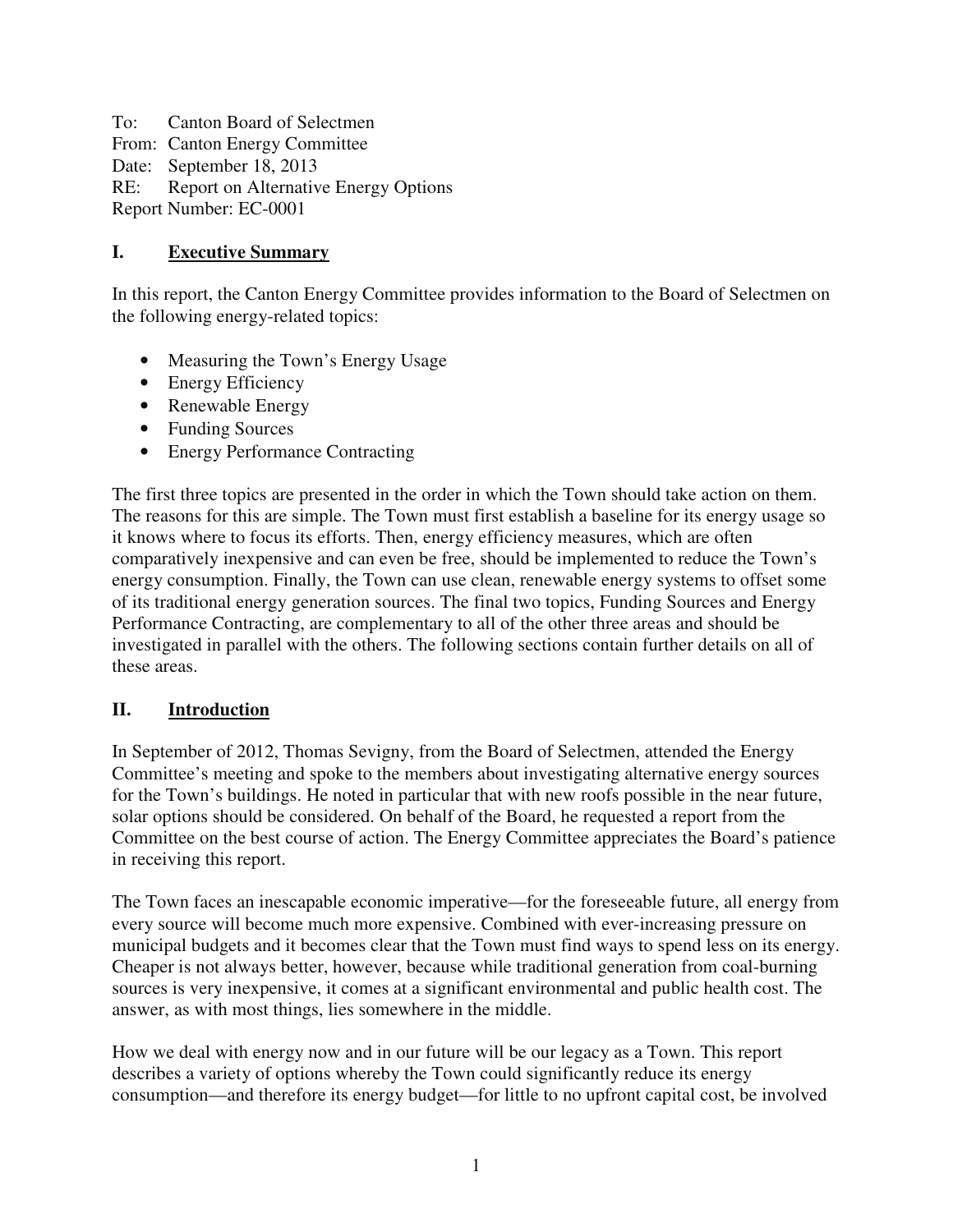in the generation of clean, renewable energy, and discover a new revenue stream through that energy generation.

The following initiatives have been selected by the Energy Committee for investigation and possible action.

# **III. Metering, Data, Metrics**

The first step in a comprehensive analysis of alternative energy options for the Town must be the development of baseline energy usage and user behavior for each major Town building. The Town cannot manage what it cannot measure.

Categories for measurement include:

- Electrical usage (kilowatt hours (kWh) / square-foot (sf))
- Peak demand (kilowatts  $(kW)/s$ f)
- Heating energy (kBtu / sf)
- Cooling energy (kBtu / sf)
- Total energy (kBtu / sf)
- Energy cost  $(\frac{6}{5} / \text{sf})$

These metrics can be benchmarked against regional standards for a given building type and the data can be trended over time to provide a fuller picture of energy consumption.

### **Key Steps of Benchmarking**

- Determine the level of benchmarking (for example: equipment, facility, organization)
- Develop metrics
- Conduct comparisons
- Track performances over time

Benchmarking can be done in a variety of ways:

- Past Performance: uses a comparison of current versus historical performance.
- Industry Average: is based on established performance metrics such as a peer group.
- Best in Class: benchmarks against best in the industry and not the average.
- Best Practices: uses a qualitative comparison against certain established practices considered the best in the industry.

### **Current Status**

As far as the Energy Committee is aware, most energy benchmarking in Canton has been done by the Board of Education while little action by the Town has occurred to date. The Energy Committee believes that starting immediately the Town should undergo a strategy to create benchmarks for all municipal buildings. More importantly, the Town and Board of Education need to share benchmarks and plans for energy-related initiatives. Annual goals for improved efficiencies should be coordinated between the groups. A goal of a minimum of a ten percent reduction in energy use from an established baseline should be created. This benchmarking data could be easily entered into the federal government's building benchmarking tool through its Energy Star program, called Portfolio Manager. This database could create and maintain a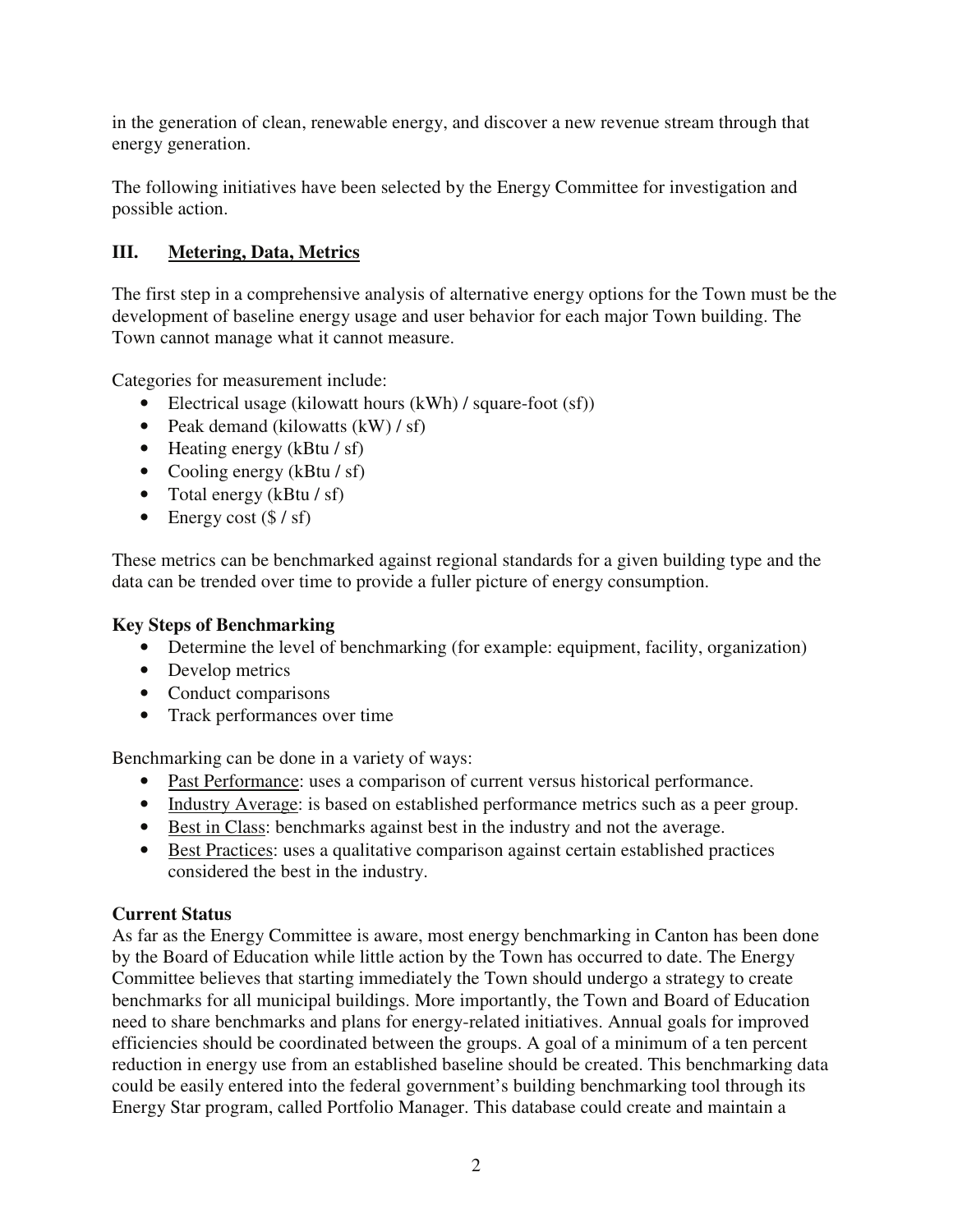centralized tracking system for the use and costs of electricity, fuel oil, and natural gas for both the Town's and the Board of Education's buildings and equipment. More information on the Portfolio Manager program can be found at: https://www.energystar.gov/buildings/facilityowners-and-managers/existing-buildings/use-portfolio-manager.

### **Approach for Forward Progress**

- 1. Develop a baseline for current energy usage in all Town buildings. This may be completed independently or as part of energy performance contracting (see Section VII).
- 2. Enter building data for all town buildings into Energy Star's Portfolio Manager by December 1, 2013.
- 3. Adopt a methodology for calculating life-cycle energy costs. This methodology can aid in prioritizing energy-related projects.
- 4. Create a joint committee between the Town and Board of Education to oversee and coordinate energy saving initiatives.

# **IV. Energy Efficiency**

The cheapest unit of energy is the one not used. Energy efficiency measures run the gamut from simple and inexpensive (e.g., turning off lights when leaving an empty room; occupancy sensors for lights) to complex and expensive (e.g., building automation systems; advanced HVAC systems), but implementing even the simplest measures can significantly reduce a facility's electrical demand. Energy efficiency measures should be the first steps taken after determining a baseline of energy usage because many of them are relatively inexpensive and they have a fast return on investment. Also, because energy efficiency reduces a facility's load and renewable energy systems are sized based on that load, energy efficiency can reduce the cost of renewable energy systems because the now more-efficient facility would require a comparatively smaller and less expensive renewable energy system.

### **Current Status**

Some energy efficiency improvements have been completed in the Town but have been addressed on a project-by-project basis. The Board of Education and school administrators have developed a preliminary plan for addressing energy usage in the school buildings and have started implementing some changes. The Energy Committee has reviewed options for implementing efficiency programs in other Town buildings. Specific actions have not yet been taken.

### **Approach for Forward Progress**

- 1. Establish an energy efficiency sub-committee comprised of Board of Education and Energy Committee members. Many efficiency programs benefit from economies of scale. Considering the school buildings along with the town buildings allows for a "bigger" project with greater potential for savings. This could be the same joint committee as proposed in Section III.
- 2. Based on the review of all Town buildings as outlined in Section III, establish a building-bybuilding efficiency upgrade plan. If feasible, this could be part of performance contracting. Set cost/payback levels and timeframe for completion. Prioritize projects regarding payback,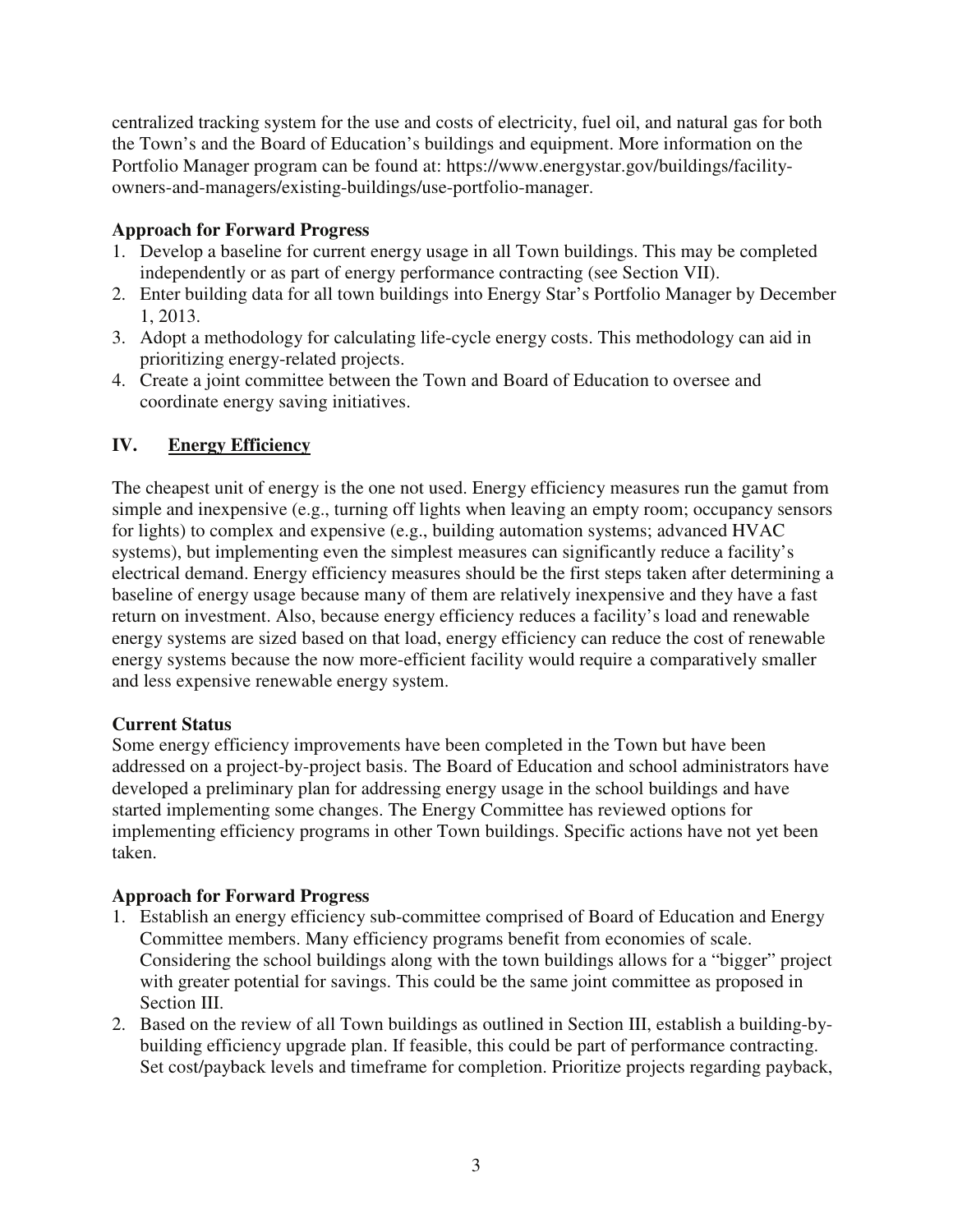capital expenditure, health of occupants, etc. The upgrade plan should be reviewed and updated yearly.

- 3. Review feasibility of adopting a Town policy on energy efficiency levels for new Town buildings (i.e., LEED building standards).
- 4. Perform a review of street lighting. Develop a plan for replacing street lamps over time with energy efficient lighting (i.e. LEDs).
- 5. Develop a culture of conservation. Our schools have a head start here and the Town can take what they have accomplished and build on it for all Town residents. Review options for building energy monitors so any Town resident can see energy usage; this encourages accountability in our public buildings for all of us who use them.

# **V. Renewable Energy**

Renewable energy is the ultimate solution to society's long-term problems of energy resource availability and environmental problems associated with the use of fossil fuels. Due to the relatively low present cost of fossil fuels, however, most forms of renewable energy are more expensive at this point in time than fossil fuel alternatives. This is likely to change at some point in the not-too-distant future, due to the depletion of fossil fuel resources, reduced cost for renewable energy technologies, and taxes that may be imposed for carbon emissions. In general, energy conservation represents a better investment than renewable energy, and, with some exceptions, only after making significant strides in user behavior and energy efficiency does it make sense to invest in renewable energy systems. By their nature, renewable energy systems do not save energy; they simply make it cleaner than do traditional generation sources, but they do displace the use of fossil fuels. Renewable energy systems also provide a visible demonstration of environmental stewardship which can result in a positive image for the Town.

There are several forms of renewable energy that may be applicable to reduce the Town's dependence on fossil fuels. Renewable energy systems are often costly to implement and need to be applied in the most efficient manner possible to maximize benefits and minimize costs. The main forms of renewable energy systems available are:

- 1. Solar energy
	- i. Solar electric systems (photovoltaic or "PV")
	- ii. Solar thermal systems
- 2. Wind energy
- 3. Geothermal energy
- 4. Biomass energy
- 5. Hydropower

Each of these renewable energy sources are briefly described, with possible approaches in the Town, as follows:

### Solar Electric Systems

Though many types of larger-scale systems are available to convert solar energy to electricity, the application in Canton would be limited to the use of photovoltaic (PV) panels that directly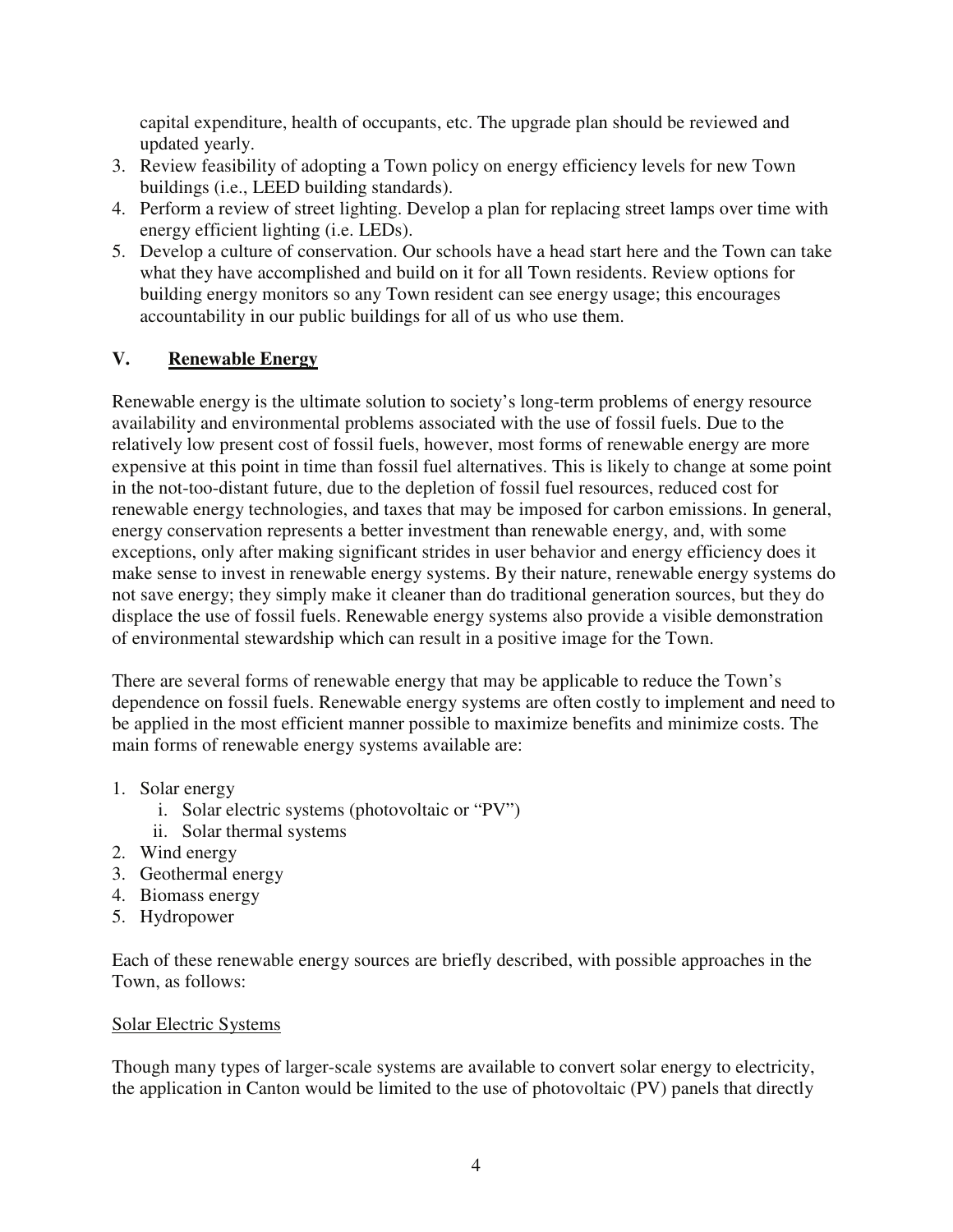convert solar energy into electricity. Photovoltaic panels create direct current (DC) electricity, which is then converted to alternating current (AC) for use in buildings through specialized solar inverters. The output AC electricity can then be generated in parallel with utility power, eliminating the need for batteries or specialized electrical equipment. PV system costs have dropped dramatically in recent years, but without incentives still represent a relatively long payback investment; fifteen to twenty years is the norm. With State and Federal incentives that are in place, however, PV systems can represent a very attractive investment. Because municipalities cannot take advantage of the Federal tax incentives, currently at thirty percent, the use of private third-party developers is usually the best approach for municipalities to implement PV systems.

#### Solar Thermal Systems

Solar thermal systems use solar energy to produce useful thermal energy in the form of hot water or warm air. Solar thermal systems have substantially higher conversion efficiencies than PV systems, but thermal energy has less value than electricity, is difficult to store, and may only be needed during cold weather. As such, solar thermal applications are typically limited to relatively low-temperature loads which exist year-round, such as domestic hot water and pool heating. The Town does not own or operate many facilities with these types of thermal loads, but possible applications would be domestic hot water for the high school/middle school or wastewater treatment plant. Solar heating of the Mills Pond pool might also be considered to extend the season; solar pool heating systems for outdoor pools are relatively inexpensive.

#### Wind Energy Systems

Wind energy systems produce electricity through the use of a wind turbine which drives an electric generator. Wind energy can be one of the most cost-effective forms of renewable energy, but its economic performance is highly dependent on the local wind resource, which varies significantly by area. Area-specific wind resource mapping is available, and generally in New England sufficient wind resources to make wind energy cost-effective exist only in coastal and mountain-top areas. Canton does have some hills that might produce marginally favorable economics for wind energy, but land acquisition and permitting would represent major challenges. At the present time, wind energy is at best questionably feasible for Canton and far less viable than other renewable energy forms.

### Geothermal Energy

Geothermal energy systems utilize energy stored in the earth to produce useful thermal or electrical energy. True geothermal systems use high-temperature stored energy directly for heating or to produce electricity, as in Iceland, the western United States, or Central America. In New England, however, no such resources for direct geothermal energy utilization exist, so geothermal applications are limited to the use of ground-source heat pumps (GSHP).

GSHP systems use earth coupling to increase the efficiency of mechanical refrigeration systems. A mechanical refrigeration is used to extract heat from (heating mode), or reject heat to (cooling mode), underground closed loop "wells" to provide heating and cooling for buildings. While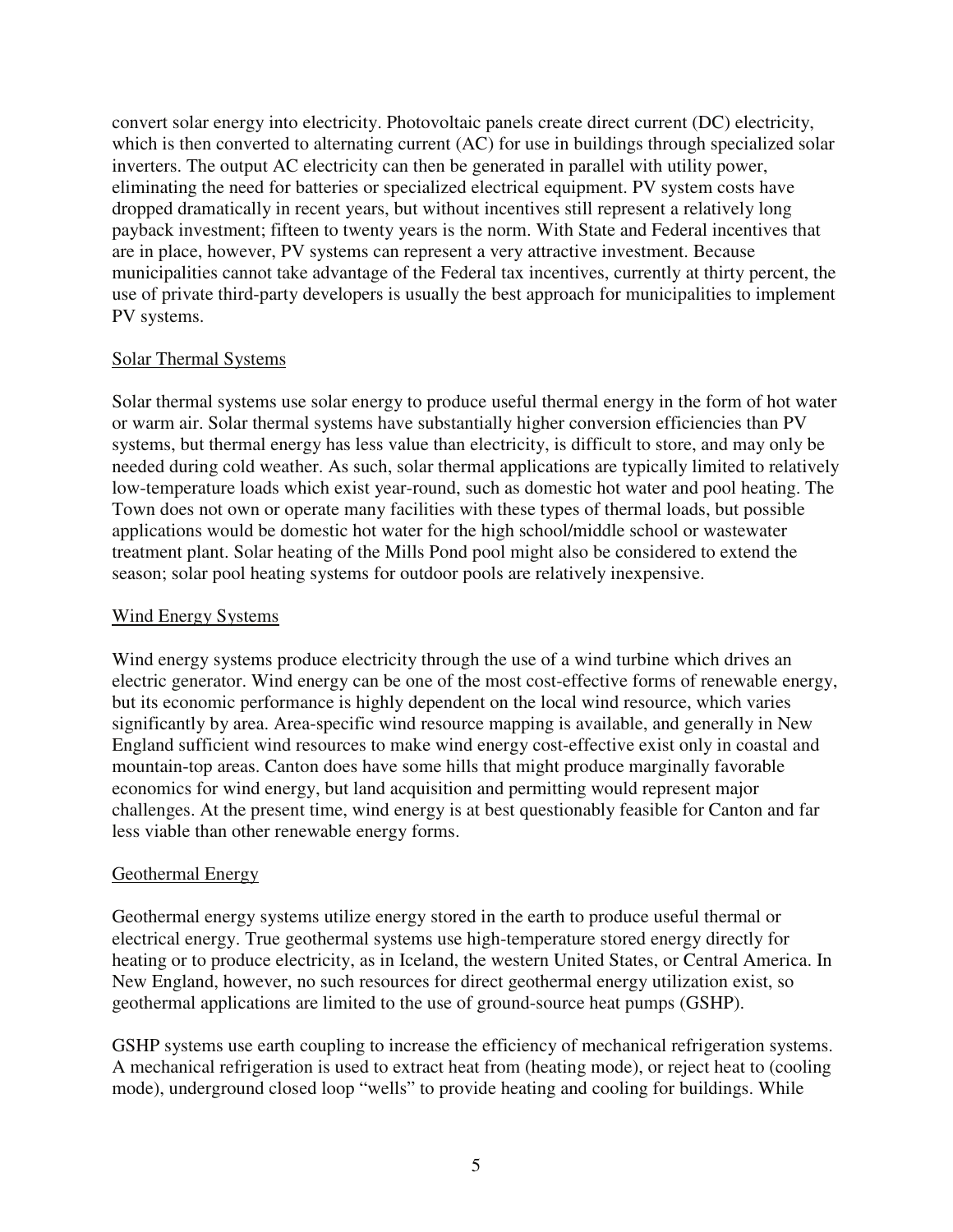such systems exhibit high efficiency, they are not true renewable energy systems, as they do not produce energy; they only use electricity more efficiently to heat and cool buildings. They can be quite expensive to install due to the cost of the ground coupling systems (typically wells), making for lengthy payback periods, particularly in retrofit applications. Their best applications are buildings where thermal fuel source cost is high (i.e. no natural gas availability), electrical cost is relatively low, and the building has relatively balanced heating and cooling loads. As no such facilities are owned or controlled by the Town and no true geothermal resources exist in Canton, economically viable geothermal energy applications in Canton are limited to private residences.

#### Biomass Energy/Biofuels

Biomass energy involves the use of any biological matter to produce useful energy in the form of thermal or electrical energy. This can take a wide variety of forms (far too many for review here), but in Canton applications would be limited to direct biomass combustion for heating or the use of liquid biofuels (biodiesel or ethanol) as vehicle fuels.

Biomass for direct combustion to produce thermal energy is used fairly extensively throughout northern New England, primarily in the form of wood chips or wood pellets as an alternate fuel source to oil or gas. With the present low cost of gas and higher cost of biomass boiler systems, applications that produce desirable economics are typically limited to those where natural gas is not available. Presently, wood chips are about one-third the cost of oil, and wood pellets are about half the cost of oil on a per unit energy basis. Wood pellets are about the same cost as natural gas. Because of material handling and operational issues, wood chip applications are limited to larger-scale facilities. As most of the Town's buildings now have natural gas availability, the only possible application which could produce desirable economics would be the use of a wood pellet boiler system at Cherry Brook School (which is presently heated by oil boilers). Because the boilers are not that old and are in good condition, it would not be costeffective to proceed with a biomass conversion at this time, but this should be considered when boiler replacement is warranted in roughly fifteen years.

### **Hydropower**

Hydropower uses the potential energy associated with water flowing to a lower elevation to drive a turbine, which in turn drives an electric generator to produce electricity. Like wind power, its application is very resource-dependent. Unlike wind power, however, Canton is fortunate to have a substantial hydropower resource in the form of a river with significant change in elevation and existing dams. Hydropower can be quite cost-effective, but its application can be very difficult due to regulatory issues. Based on an extensive pre-feasibility study conducted recently, the application of hydropower generating facilities to the upper and possibly the lower Collinsville dams appear to be feasible and economically attractive.

Significant effort has taken place to date by Town staff and the Energy Committee toward the development of hydropower systems at the upper and lower Collinsville dams. A pre-feasibility study was completed in 2011 by the engineering firm GZA, financed by a \$50,000 grant from the Connecticut Clean Energy Fund (now the Clean Energy Finance and Investment Authority or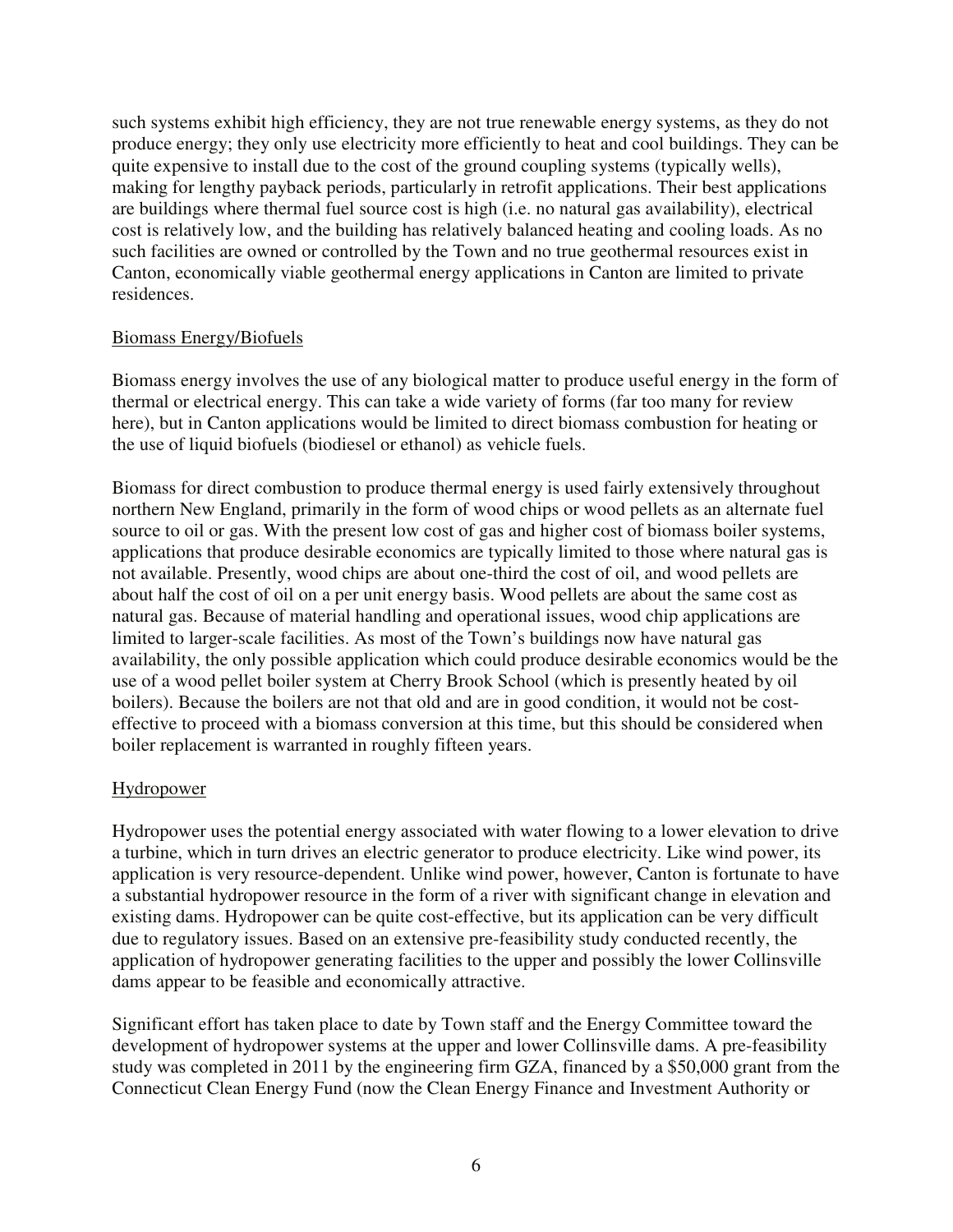CEFIA). This study showed favorable economics for the development of the hydropower systems, particularly at the upper dam. The economic performance could improve substantially depending on the status of legislation regarding virtual net metering and renewable energy credits (RECs). The project is presently on hold, awaiting the approval of legislation to transfer to the Town of Canton an existing FERC license originally issued to a private developer and then pulled due to lack of progress. Substantial work to move the project forward could be taking place while the legislation is under review, however, but the project has no funding available at the present time.

### **Current Status**

The Town presently supplies its energy almost entirely through traditional fossil-fuel-based energy sources – natural gas, oil, and electricity from the grid. Electricity from the grid in New England is roughly sixty percent natural gas, twenty percent nuclear, and twenty percent mix of other sources – oil, coal, hydro, etc. The only renewable energy system presently operated by the Town is a three-kW solar PV system located at the wastewater treatment plant, providing a small percentage of the electricity used at the plant.

The Town has recently completed a successful program to promote the application of residential solar PV systems. The Energy Committee and the Town partnered with People's Action for Clean Energy (PACE) to successfully execute the "Solarize Canton" program. "Solarize Canton" involved a public relations campaign and attractive pricing from a selected solar contractor to stimulate the development of residential solar systems in Town. This program resulted in the addition of thirty-five new solar PV systems in Canton with a combined capacity of 236 kW, increasing residential PV capacity in Canton by roughly a factor of four. This program did not address any Town-owned facilities, however.

### **Approach for Forward Progress**

There are two particular areas where the potential for significant development of renewable energy resources in the Town of Canton exists:

- Hydropower for the upper and possibly the lower Collinsville dams.
- Large-scale solar PV systems on the roofs of major Town buildings (e.g., the Middle/High School, Canton Intermediate School, Cherry Brook School, and the Library).

As noted previously, the hydropower project has seen substantial progress to date, but is presently stagnated due to lack of funding. The Energy Committee recommends that the hydropower project receive initial funding from the Town or another source for further project development, with the ultimate goal of partnering with a third-party energy developer for project implementation.

Significant opportunities exist for the installation of large-scale solar PV systems on Town facilities. The economic viability of such installations is dependent upon available funding from State and Federal sources. The availability of this funding has historically been somewhat inconsistent. Because much of the funding is in the form of tax credits, which municipalities cannot take advantage of, municipal PV projects are typically carried out through an RFP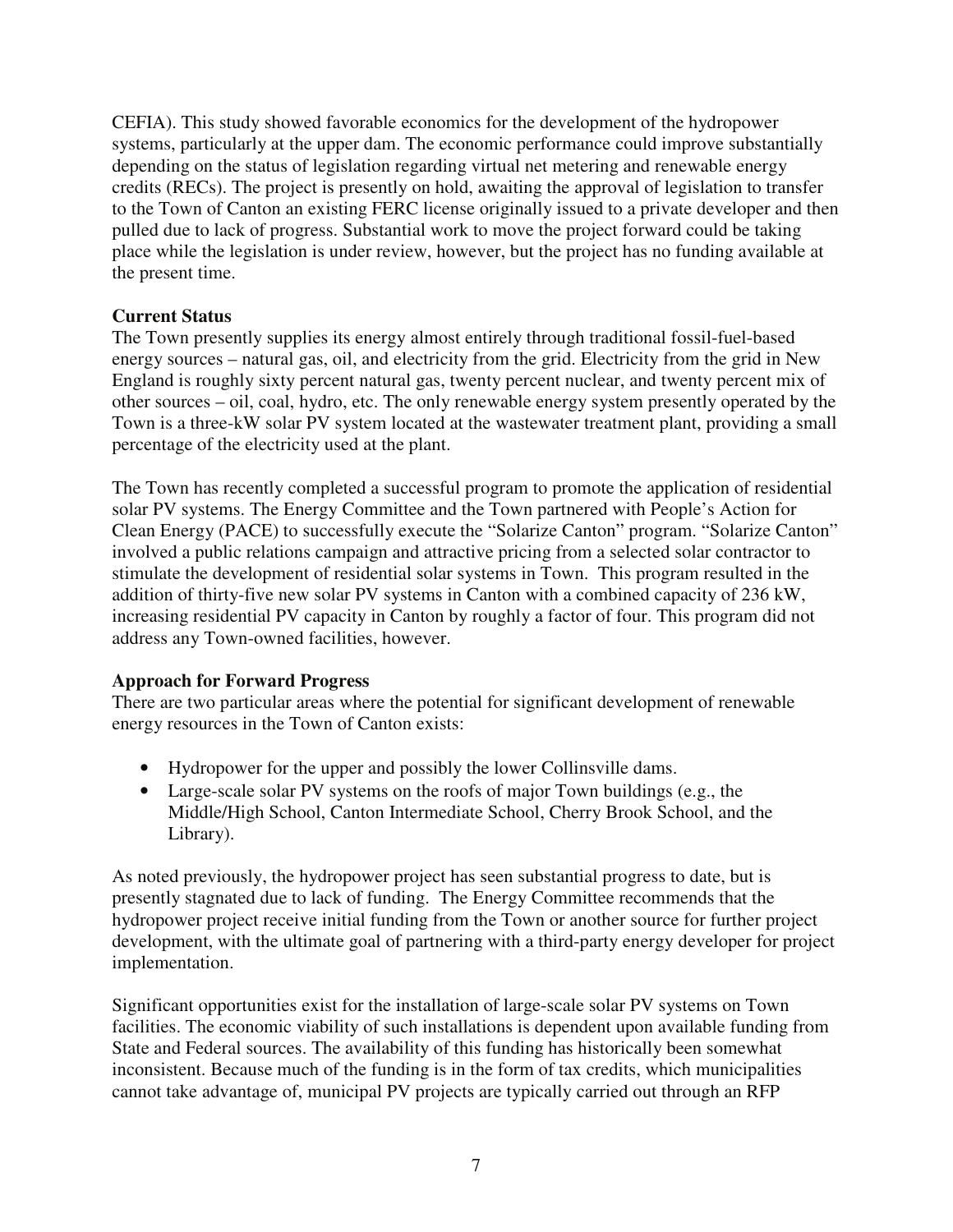process to select a solar developer. The selected developer would design, permit, own, and operate the system for a period of time, typically ten to twenty years, during which time electricity would be sold to the Town at a rate lower than those available through Connecticut Light & Power. At the end of the period, ownership of the system would be transferred to the Town and the Town would receive the full benefit of the electricity produced. Under the right conditions, this represents a "win-win" approach, where the Town bears no cost and receives the benefit of low-cost renewably generated energy.

The Energy Committee recommends that the Town monitor the status of the State and Federal funding programs and be prepared to issue an RFP for a solar developer to undertake such a project when proper funding conditions exist. Other smaller-scale renewable energy projects should be investigated also, such as solar domestic hot water systems for the high school/middle school or wastewater treatment plant.

### **VI. Funding Sources**

The Energy Committee has investigated various sources of funding available and is aware of additional sources to be explored.

## **Funding for Energy Efficiency:**

Performance contracting is a form of financing for energy efficiency. An energy service company (ESCO) would evaluate the Town's usage of energy and where efficiencies can be achieved. The ESCO would implement energy efficiency upgrades at its own cost with minimal or zero upfront capital expenditure by the Town. The ESCO would guarantee a particular level of energy savings over historical energy bills and the Town would repay the ESCO's financing by sharing a portion of those savings with the ESCO. For more detailed information, see Section VII.

### **Utilities**:

Financing is available through the Connecticut Energy Efficiency Fund (CEEF). Incentives are available to the Town to cover part of the cost. The remaining cost can be covered by zerointerest on-bill financing. There is zero upfront capital expenditure by the Town. Eligible technologies include high-efficiency electric or natural gas equipment, high-efficiency air conditioning and heat pump systems, and lighting.

### **CEFIA:**

The Clean Energy Finance and Investment Authority (CEFIA) is the state's quasi-public agency in charge of, among other things, the Clean Energy Fund, formerly known as the CCEF. CEFIA has moved away from the historic focus of the CCEF of giving out grants and incentives to a new model of providing low-cost financing and attracting private capital. CEFIA's emphasis is still on renewable energy, and the only energy efficiency program it has is known as Commercial Property-Assessed Clean Energy or C-PACE. Municipalities are eligible to participate in C-PACE provided that the municipality adopts a resolution joining the C-PACE program (which then authorizes any commercial or industrial customer in the municipality to also participate) and obtains a tax ID number. Canton has joined C-PACE. Through 100% financing provided by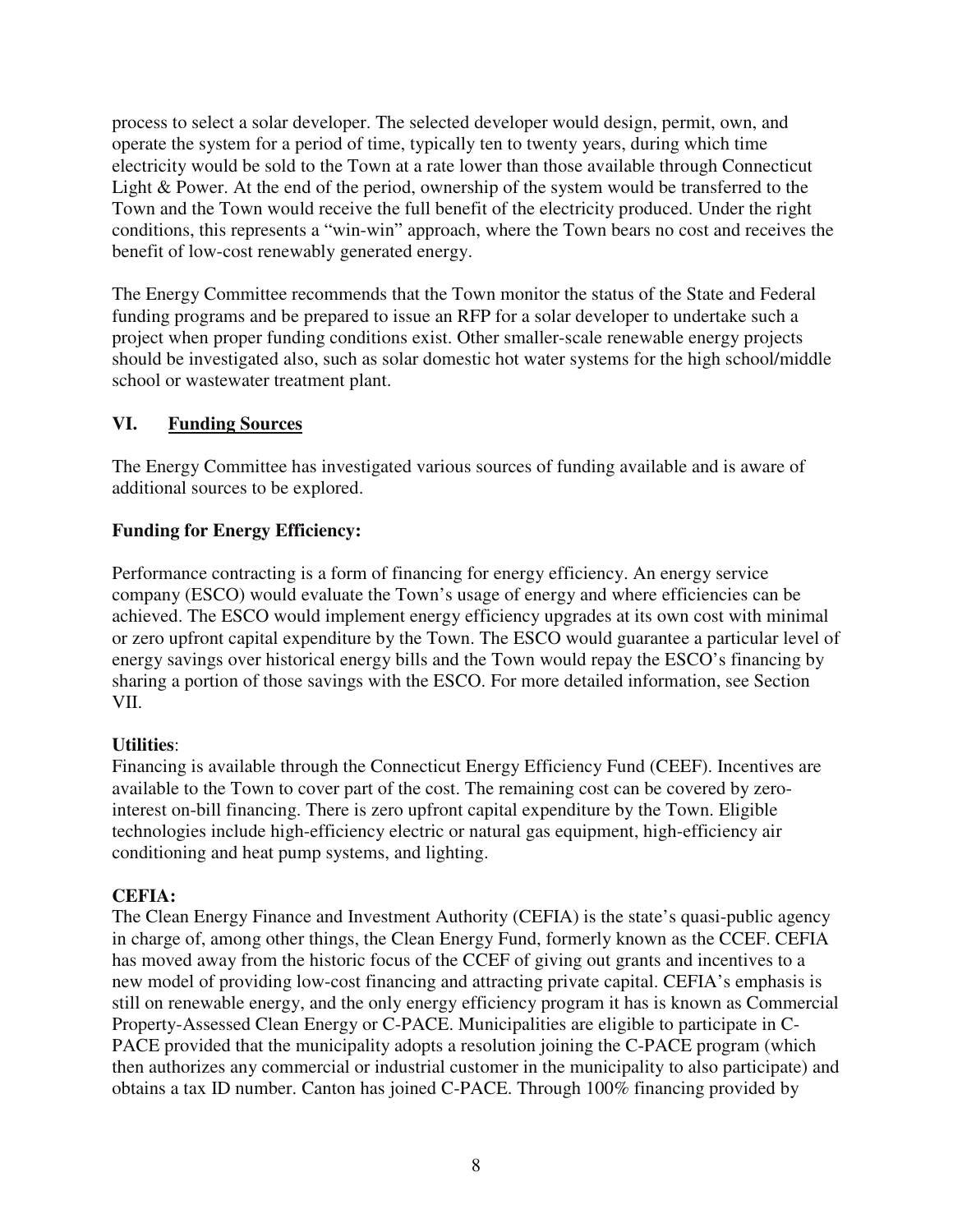CEFIA's lending partners, a municipality can make a wide variety of building energy upgrades for zero upfront capital expenditure. The financing is then paid back via a property tax assessment.

Typical eligible energy efficiency measures include high-efficiency lighting, heating ventilation air conditioning (HVAC) upgrades and controls, high-efficiency chillers, boilers, furnaces and water heating systems, building enclosure/envelope improvements, and building automation (energy management) systems.

# **Funding for Renewable Energy:**

## **CEFIA:**

The C-PACE program mentioned previously can be used to fund renewable energy projects. Renewable energy systems are eligible if they meet the threshold C-PACE requirements of an energy savings-to-investment ratio greater than one over the lifetime of the assessment term and the system is permanently affixed to the building or property.

# **ZREC/LREC Auction**:

Projects such as solar photovoltaic (PV), fuel cells, or small wind are eligible to bid into the ZREC/LREC auction. If selected, then the project owner receives a long-term contract with Connecticut Light & Power for the purchase and sale of RECs from the project. These are fifteen-year contracts at a fixed rate, resulting in a steady post-construction revenue stream. Note that this is not for construction/installation funding, meaning someone will have to pay for the project upfront.

### **Approach for Forward Progress**

1. Capital Improvement Plan (bonding): The Energy Committee recommends that the Town utilize the capital projects budget process for energy efficiency and renewable energy upgrades as these projects will reduce operating costs and volatility of future Town budgets. 2. The Town should create a separate capital project category for energy-related

investments in the Capital Improvement Plan.

### **VII. Energy Performance Contracting**

The Energy Committee strongly recommends that the Town investigates Performance Contracting. Performance Contracting is a method for municipalities to procure all the services required from one source to design and execute an energy-efficiency project for targeted Townowned facilities. The performance contract would include all the necessary expertise including the evaluation of existing systems relative to energy use, recommendations for improvements including evaluation of expected energy savings, design services, construction management services, construction, commissioning, monitoring of energy savings, and financing for the project. This one-stop shopping approach provides all the services and expertise required to complete the project and stabilize energy costs and budgeting. This approach also provides the Town with an opportunity to complete capital improvement projects with little or no cash outlay.

# **Opportunities for Savings:**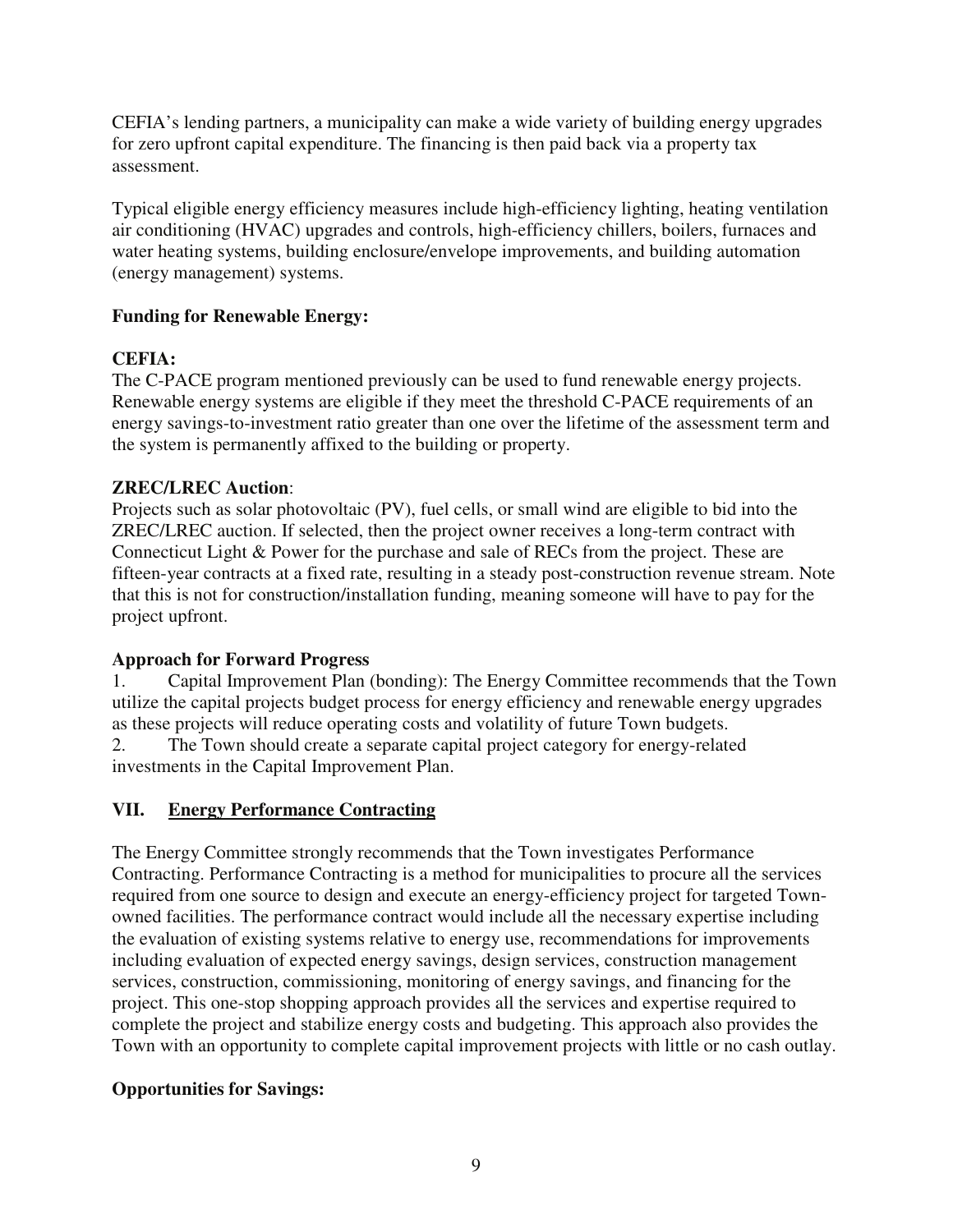Performance contracting provides an opportunity to engage with a team of professional energy experts to investigate the condition and efficiency of existing facilities in a comprehensive manner designed to determine the most effective way to invest funds to deliver the maximum benefit. Typical energy saving measures include lighting, HVAC systems, energy management systems, motors, building envelope improvements, and water-saving measures.

#### **Reduction in Energy Expenses:**

Performance Contracting allows for a reduction in overall energy expenses and applies the savings from the energy budget toward the purchase of energy-efficient equipment. This savings allows for the funding required for the financing of these improvements outside of the capital budget process through dollars made available within the operating budget. Project financing is normally arranged by the selected contractor through a reputable third-party such a GE Capital or Citibank under an operating lease or tax-exempt lease purchase agreement. After the lease of the energy-efficient equipment is satisfied and the purchase of the installed equipment is completed, the Town would continue to benefit from these energy savings. Savings realized as part of the contract are guaranteed, both by contract and by statute, and the contractor bears the risk of interest rate and utility cost changes through the life of the lease agreement.

#### **Benefits of Maintenance:**

There are also other benefits in the overall maintenance of these energy systems which are reduced, emergency repairs are reduced, and the Town contributes to stimulation of a clean energy economy in Connecticut.

#### **Current Status**

Several municipalities have already moved forward with performance contracting including East Hartford, Branford, Bristol, and Farmington. There are many ways that the procurement process can be advanced if the Town decided to participate in the program. Below is a brief description of several methods that can be used to solicit these services:

- a. CT Energy Savings Performance Contracting (ESPC) Program A procurement process administered by the State of Connecticut that provides a list of qualified vendors to provide this service along with master contract documents that can be utilized by the Town. The Town can "piggyback" on the procurement process developed by the State to contract with a vendor from the list of pre-qualified contractors.
- b. Energy Performance Engineering Services Procure an independent engineering consultant to perform a Preliminary Energy Assessment, prepare and issue an RFP to solicit a Performance Contractor, and assist in the selection of the contractor. The consultant would also prepare plans and specifications for all improvements and also monitor the resultant energy savings for a period of three years after installation. All payments to the consultant would be paid by the Performance Contractor selected by the Town.
- c. Connecticut Conference of Municipalities (CCM) Energy Savings Performance Contracting A single pre-selected Performance Contractor is under contract with CCM to provide services to member municipalities. CCM staff assists with contract negotiations and also is involved through the construction phase of the project.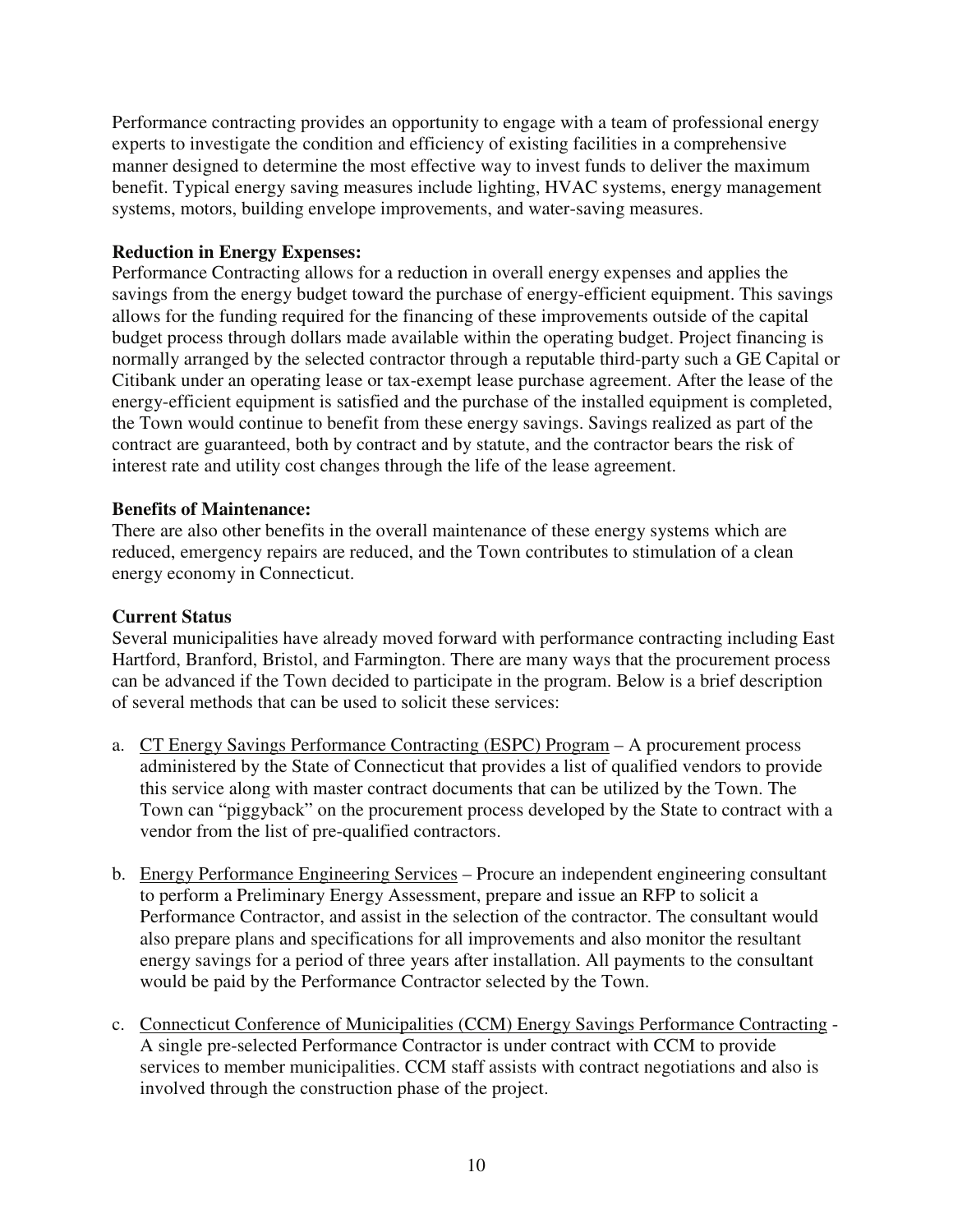d. Independent Procurement by the Town – A typical procurement process through issuance of an RFP for a Performance Contractor and an independent consultant to assist and monitor energy performance.

#### **Approach for Forward Progress**

These various forms of procurement for performance contracting services need further consideration by the Energy Committee as applied to the Town's facilities and the Board of Education's facilities. Below is a brief case study of performance contracting completed in Naugatuck that was very effective in lowering energy costs and providing for more energyefficient equipment replacement as part of the project. Naugatuck implement over \$12 million in energy improvements to town buildings and schools, all paid for by lower energy bills achieved through the project.

Naugatuck participated in the CCM performance contracting program. Naugatuck's verified energy savings as a result of the project for 2010 was \$888,539. This exceeded the guaranteed saving as part of the contract of \$565,448. The graphic below provides additional information on the project.

| <b>Example - Naugatuck</b>                 |                                                 |                                                                                   |
|--------------------------------------------|-------------------------------------------------|-----------------------------------------------------------------------------------|
|                                            |                                                 | <b>Project Overview</b>                                                           |
| <b>Energy Conservation Measures</b>        | <b>Energy Conservation Measures</b>             | Completed in five phases                                                          |
| <b>Boiler Installation</b>                 | <b>Install Vending Miser</b>                    | Total Cost: \$12.6 million                                                        |
| <b>Steam Trap Replacement</b>              | <b>Building Envelope</b><br><b>Improvements</b> | <b>Annual Guaranteed</b>                                                          |
| <b>Lighting and Lighting Controls</b>      | <b>Install New Cooling System</b>               | Savings: >\$1 million                                                             |
| <b>Energy Management System</b>            | <b>Upgrade Existing Heating</b>                 | <b>Annual Cost Avoidance</b>                                                      |
| <b>Swimming Pool Cover</b>                 | <b>System</b><br>Repair Heat Exchanger Safety   | Savings: $> $1$ million                                                           |
| <b>Repair Duct Leaks</b>                   | Valve                                           | <b>Annual Energy Savings:</b>                                                     |
| <b>Variable Frequency Drives</b>           | Insulate Boiler and Stream<br>Piping            | $\cdot$ 3.26 mWh<br>$\cdot$ 296,000 ccf                                           |
| Replace Cooling Tower & Chiller            | Insulate Condensate Tank                        | <b>Annual Reduction</b>                                                           |
| <b>Heating System Conversion</b>           | <b>Repair Pump Seal Leak</b>                    | CO <sub>2</sub> Reductions                                                        |
| <b>Replace Domestic HW Heater</b>          | Insulate Condensate Tank                        | Electricity<br>3,350.939.7                                                        |
| Replace Programmable<br><b>Thermostats</b> | <b>Repair Steam Leaks</b>                       | Natural Cas<br>$-2.874.570.8$<br>#2 Fuel Oil<br>13.982.837.1<br>#6 Fuel Oil<br>00 |
| Install Infrared Heaters                   | <b>Steam Trap Replacement</b>                   | Total<br>14 459 206 0<br>in pounds                                                |
|                                            | <b>Pool Lighting Retrofit</b>                   | Other Pollutants                                                                  |
| <b>Boiler Replacement</b>                  | <b>Computer Network Energy</b>                  | <b>NOv</b><br>11 437 3<br>SO <sub>2</sub><br>11.884.1                             |
| <b>RTU Replacement</b>                     | Manager                                         | in pounds                                                                         |